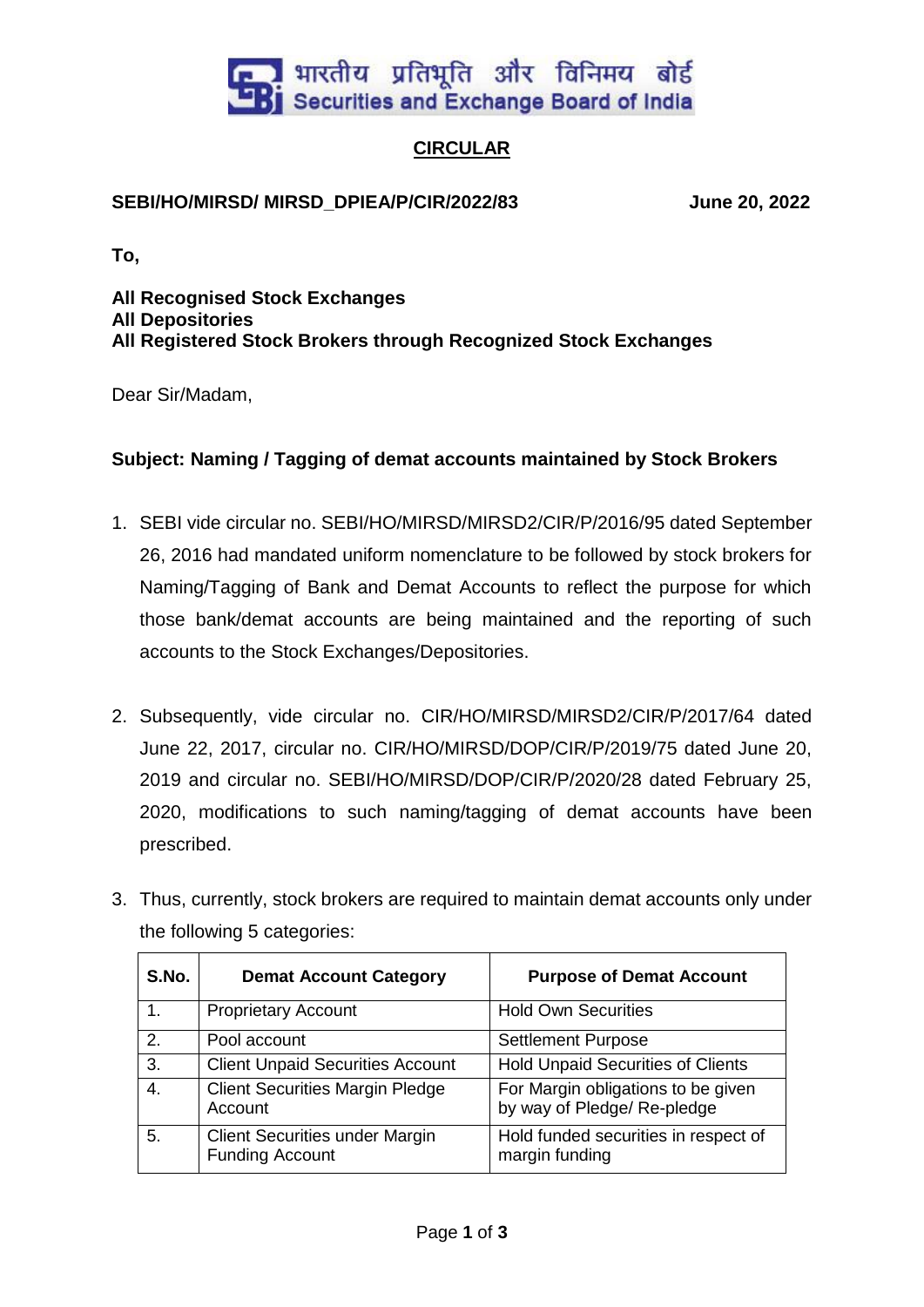## ।<br>| भारतीय प्रतिभूति और विनिमय बोर्ड<br>| Securities and Exchange Board of India

- 4. Vide circular no. CIR/HO/MIRSD/MIRSD2/CIR/P/2017/64 dated June 22, 2017, it was also decided that naming proprietary demat accounts of the stock broker as 'Stock Broker – Proprietary Account' is voluntary and accounts which are not tagged would be deemed to be proprietary.
- 5. In consultation with Stock Exchanges and Depositories, it has been decided that all demat accounts maintained by stock brokers should be appropriately tagged. Further, it is prescribed that:
	- 5.1.All demat accounts of stock brokers which are untagged need to be appropriately tagged by June 30, 2022.
	- 5.2.Credit of securities shall not be allowed in any demat account left untagged from July 01, 2022 onwards. Credits on account of corporate actions shall be permitted.
	- 5.3.Debit of securities shall also not be allowed in any demat account left untagged from August 01, 2022.
	- 5.4.Stock Broker shall obtain permission from Stock Exchanges to allow tagging of such demat accounts from August 01, 2022 onwards. Stock Exchange shall grant such approval within two working days after imposing penalty as per their internal policy.
- 6. This circular shall not be applicable for the demat accounts which are used exclusively for banking activities by stock brokers which are also banks.
- 7. Stock Exchanges and Depositories shall coordinate and ensure compliance of this circular by the stock brokers and submit a compliance report to SEBI on July 01, 2022 and August 01, 2022.